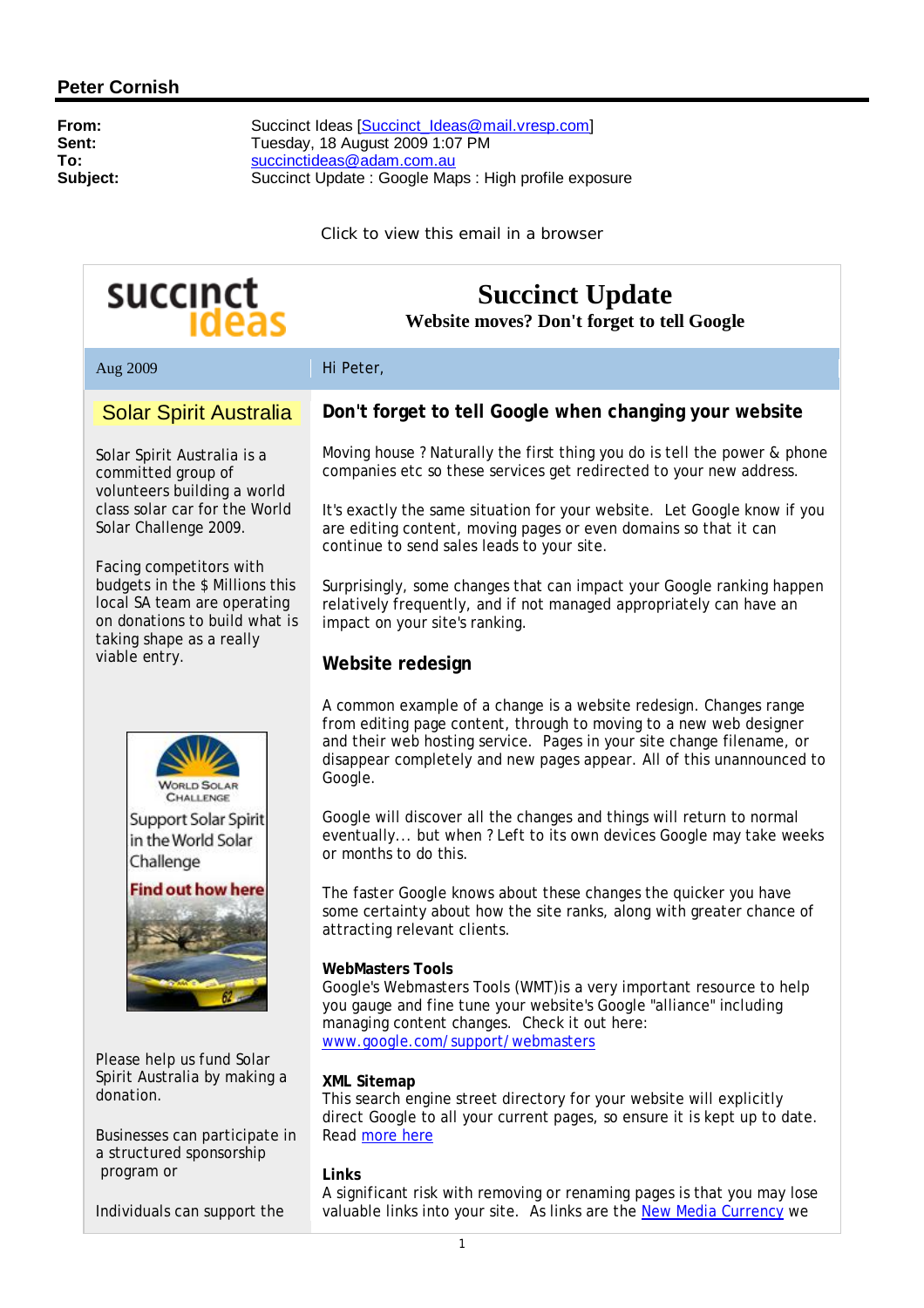| team by purchasing a Watt<br>Hour of Power.                                    | need to take every precaution to preserve them.                                                                                                                                                                                     |
|--------------------------------------------------------------------------------|-------------------------------------------------------------------------------------------------------------------------------------------------------------------------------------------------------------------------------------|
|                                                                                | Identify which pages have inbound links then ensure they are<br>preserved. WMT also provides tools to identify links and their sources.                                                                                             |
| <b>WATT HOUR</b><br>OF POWER                                                   | Moving to a New domain                                                                                                                                                                                                              |
| <b>Support Solar Spirit</b><br><b>View here</b>                                | Occasionally you may choose to move your site to another domain to<br>reflect a change of business name etc.                                                                                                                        |
| Please contact me on the<br>details below if you have<br>any questions at all. | In these cases it is vitally important to preserve your site's Google<br>PageRank™ as it takes time and effort (hence cost!) to accumulate and<br>it can be completely neutralised by a poorly managed website domain<br>migration. |
|                                                                                | If your web developer or IT Support people look at you quizzically when<br>you mention preserving your PageRank seek expert opinion<br>immediately!                                                                                 |
|                                                                                | Summary                                                                                                                                                                                                                             |
|                                                                                | In summary, if your website is working well as a sales lead generator<br>then protect this commercial advantage, just as you would any other<br>business asset.                                                                     |
|                                                                                | If your website is not paying its way by generating sales or sales leads,<br>then you have an opportunity but make sure you capitalise on it before<br>your competition does!                                                       |
|                                                                                | I hope you find this helpful information to coax your website into<br>becoming a viable sales tool.                                                                                                                                 |
|                                                                                | sincerely,                                                                                                                                                                                                                          |
|                                                                                | Peter Cornish<br>peter.cornish@succinctideas.com.au                                                                                                                                                                                 |
|                                                                                | If you do decide to plagiarise my work, please acknowledge it with a<br>link to my website.                                                                                                                                         |
|                                                                                | If you think the information in this newsletter is useful, I encourage you<br>to forward it to peers, business associates etc.                                                                                                      |
|                                                                                | Previous newsletters; business presentations etc are available from<br>www.succinctideas.com.au and my blog<br>www.theinternetmarketer.com.au                                                                                       |
|                                                                                | Sincerely,<br>Peter Cornish                                                                                                                                                                                                         |
| Forward this message to a friend                                               |                                                                                                                                                                                                                                     |

Succinct Ideas · (08) 8278 6545 · [peter.cornish@succinctideas.com.au](mailto:peter.cornish@succinctideas.com.au) [www.succinctideas.com.au](http://www.succinctideas.com.au) Unleash the internet sales potential in your business!